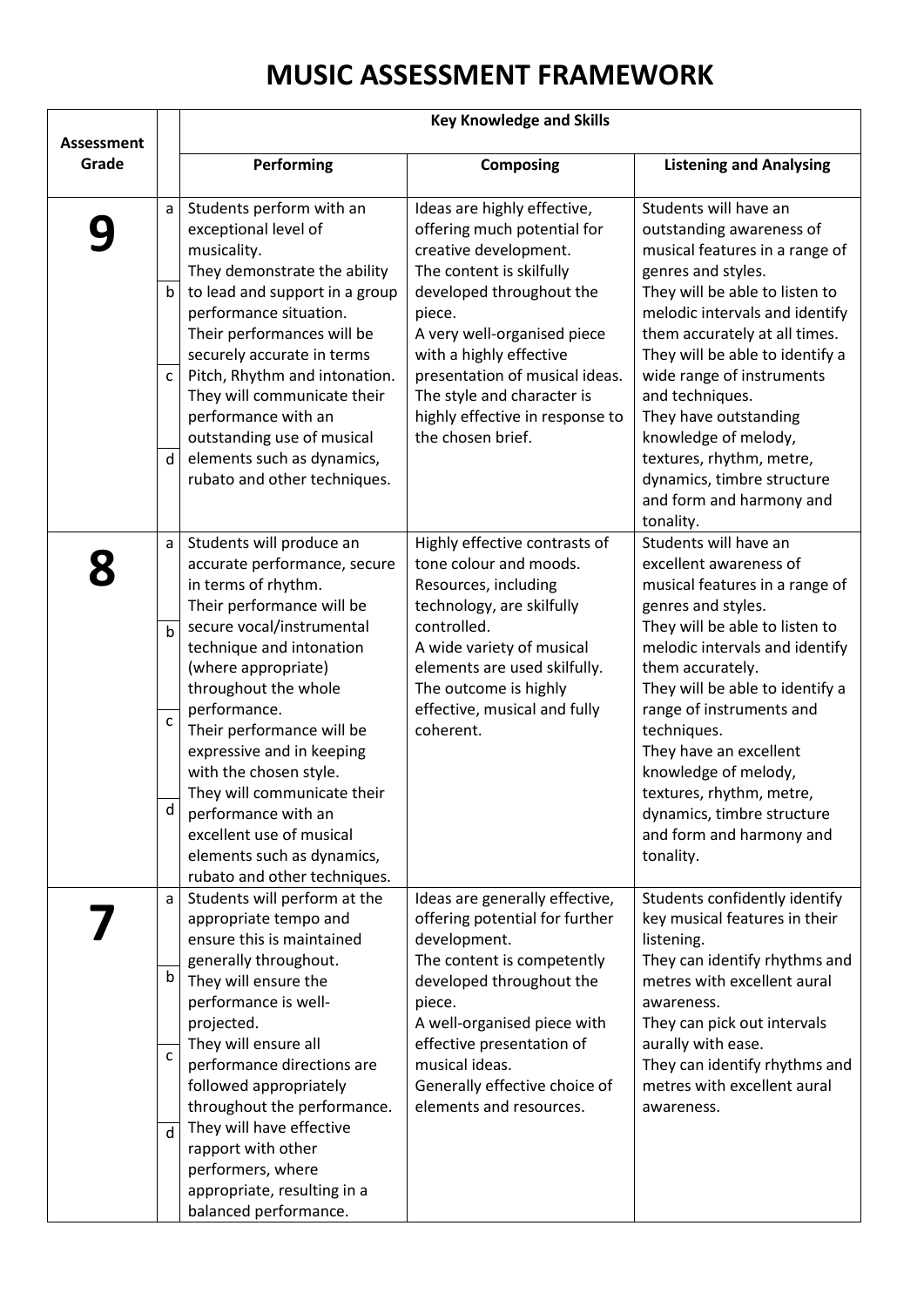| a<br>b<br>C<br>d  | Students will perform with<br>generally accurate rhythm<br>and/or pitch, however, there<br>are occasional slips.<br>They will ensure that there is<br>generally reliable vocal/<br>instrumental technique and<br>intonation (where<br>appropriate) throughout the<br>performance.<br>They will produce a generally<br>expressive performance<br>mainly in keeping with the<br>chosen style.<br>Their performance is<br>generally well projected. | Ideas are generally effective,<br>offering potential for further<br>development.<br>Generally effective contrasts<br>of tone colour and mood.<br>The style and character is<br>generally effective in<br>response to the chosen brief.<br>A variety of musical elements<br>are used competently. | Students will almost always<br>be able to pick out key<br>musical features in their<br>listening.<br>They will be able to identify<br>intervals with few mistakes.<br>They will understand<br>instrument techniques and be<br>mostly accurate with these in<br>their listening.<br>They will be able to pick out<br>rhythm and metre at a good<br>level. |
|-------------------|--------------------------------------------------------------------------------------------------------------------------------------------------------------------------------------------------------------------------------------------------------------------------------------------------------------------------------------------------------------------------------------------------------------------------------------------------|--------------------------------------------------------------------------------------------------------------------------------------------------------------------------------------------------------------------------------------------------------------------------------------------------|----------------------------------------------------------------------------------------------------------------------------------------------------------------------------------------------------------------------------------------------------------------------------------------------------------------------------------------------------------|
| a<br>$\mathsf b$  | Students will perform with<br>some accuracy, any slips will<br>affect the overall fluency.<br>They will ensure that most<br>performance directions are                                                                                                                                                                                                                                                                                           | The outcome is generally<br>effective and coherent.<br>Some choices of elements<br>and resources are effective.<br>Ideas are simple, offering                                                                                                                                                    | Students will mostly be able<br>to pick out key musical<br>features in their listening.<br>They will be able to identify<br>intervals with some mistakes.                                                                                                                                                                                                |
|                   | followed appropriately in the<br>performance.<br>Their performance will be                                                                                                                                                                                                                                                                                                                                                                       | some potential for<br>development.<br>Some contrasts of tone colour                                                                                                                                                                                                                              | They will understand<br>instrument techniques and be<br>sometimes accurate with                                                                                                                                                                                                                                                                          |
| $\mathsf{C}$<br>d | generally secure with control<br>of sonority (tone) with the<br>use of contrast mainly<br>appropriate to the music.<br>They will have a generally<br>effective rapport with other<br>performers, where<br>appropriate, resulting in a<br>mostly balanced<br>performance.                                                                                                                                                                         | and mood.                                                                                                                                                                                                                                                                                        | these in their listening.<br>They will mostly be able to<br>pick out rhythm and metre in<br>their listening.                                                                                                                                                                                                                                             |
| a                 | Students make expressive use<br>of dynamic, tempo, phrasing<br>and timbre. Their<br>performance has frequent                                                                                                                                                                                                                                                                                                                                     | Inconsistent organisation with<br>some effective presentation<br>of musical ideas.<br>Style and character is                                                                                                                                                                                     | Students will sometimes be<br>able to pick out key musical<br>features in their listening.<br>They will be able to identify                                                                                                                                                                                                                              |
| b<br>$\mathsf{C}$ | inaccuracies.<br>They make subtle<br>adjustments to fit their part in<br>with others. Although<br>struggle with<br>vocal/instrumental technique<br>and intonation throughout                                                                                                                                                                                                                                                                     | inconsistent in response to<br>the chosen brief.<br>Some ideas are partially<br>developed.<br>Inconsistent control of<br>resources, including<br>technology.                                                                                                                                     | intervals with many mistakes.<br>They will know some<br>instrument techniques and be<br>able to identify these in their<br>listening.<br>They will sometimes able to<br>pick out rhythm and metre in                                                                                                                                                     |
| d                 | the performance<br>The performance is<br>sometimes will projected<br>The performance shows some<br>awareness of style and genre.                                                                                                                                                                                                                                                                                                                 |                                                                                                                                                                                                                                                                                                  | their listening.                                                                                                                                                                                                                                                                                                                                         |
| a                 | Students make expressive use<br>of dynamic, tempo, phrasing<br>and timbre.<br>They can make subtle                                                                                                                                                                                                                                                                                                                                               | Students compose with some<br>independence although need<br>structure and support.<br>They show some awareness in                                                                                                                                                                                | Students analyse, compare<br>and evaluate how music<br>reflects the contexts in which<br>it is created, performed and                                                                                                                                                                                                                                    |
| b                 | adjustments to fit their part in<br>with others.                                                                                                                                                                                                                                                                                                                                                                                                 | choice of elements and<br>resources.                                                                                                                                                                                                                                                             | heard.<br>They make improvements to                                                                                                                                                                                                                                                                                                                      |